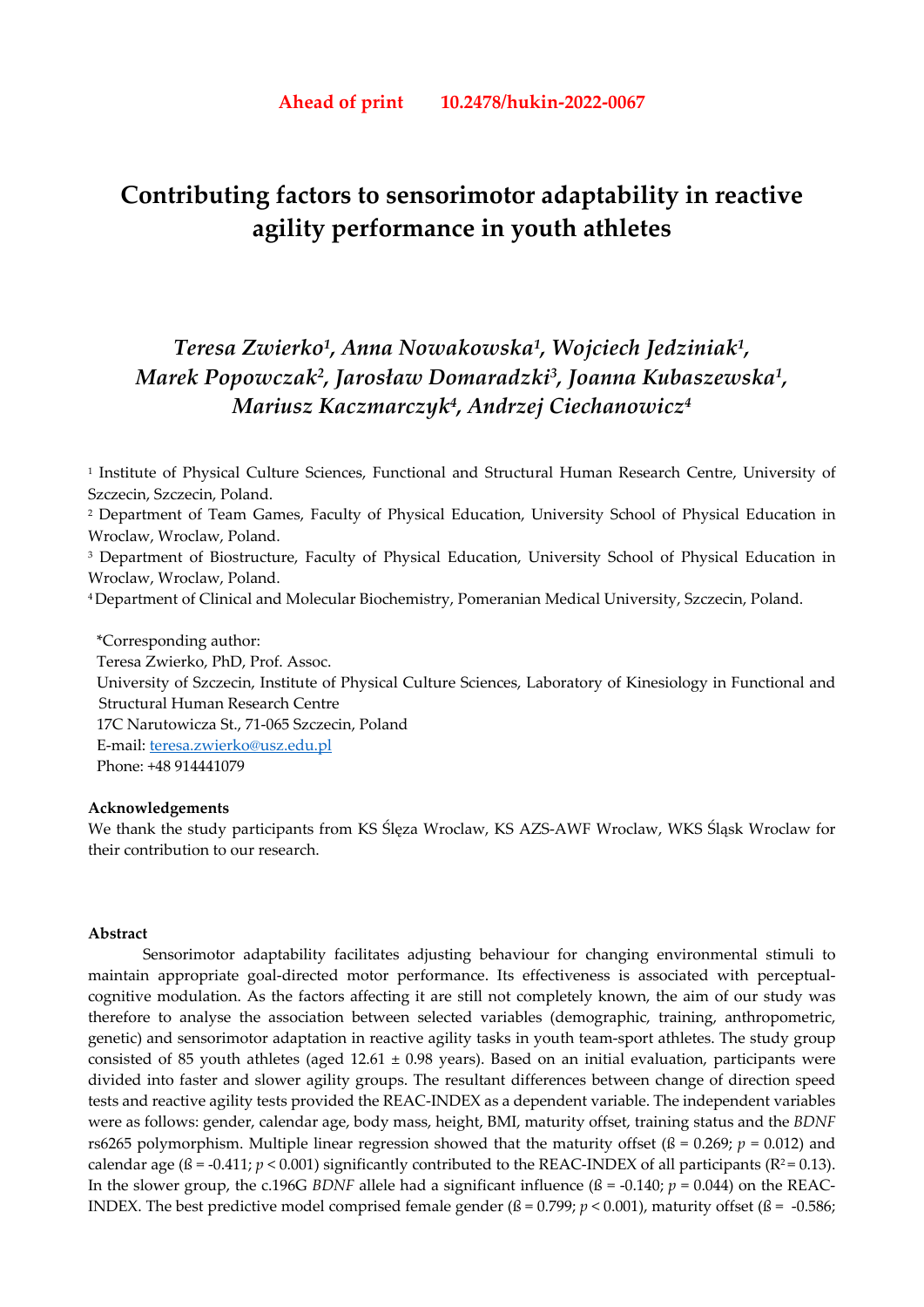$p < 0.001$ ) and training experience ( $\beta = -0.225$ ;  $p = 0.009$ ), contributing to 49% of RA variance. Sensorimotor adaptability is mainly dependent on gender and age, and can be improved through systematic sports training. The *BDNF* rs6265 polymorphism may be considered a contributing factor to SA variability in the initial stages of training, although polymorphism-related differences blurred as the effect of participation in sports training increased.

**Key words:** gender, maturity, age, brain-derived neurotrophic factor, team sport games.

#### **Introduction**

Agility in sport is broadly defined as a rapid whole-body movement with changes in velocity or direction in response to stimuli (Sheppard and Young, 2006). Based on this definition, two aspects of agility are listed, i.e., the rate of change of direction (COD) and reactive agility (RA). COD while sprinting is usually based on patterns, and so is classified as a pre-planned and closed skill, and is usually defined as the ability to change direction in the shortest time possible within a predetermined location and space (Young et al., 2015), determined generally by physical attributes (Freitas et al., 2019).

In contrast, RA refers to the non-planned ability to perform a change in direction or speed in response to external stimuli (Spiteri et al., 2018). This implies that cognitive and perceptual factors are significant facets of RA (Paul et al., 2016). The relationship between perception and movement in RA tasks indicates the necessity for an athlete to formulate adaptive movement responses to environmental constraints (Spiteri et al., 2018). Although perceptual-cognitive functions have been identified as a dependent factor in achieving faster agility performance, the factors behind the adaptation mechanisms of athletes to appropriate movement direction and producing a faster performance are currently unknown.

Sensorimotor adaptation (SA) based on cognitive and perceptual factors seems to be a major discriminating factor between performance in RA and COD. SA involves adjusting motor commands in tasks, resulting in an updated forward modelling process of the motor control system (Seidler and Carson, 2017), making it possible to adjust behaviour to changing environmental or internal demands to maintain appropriate goal-directed motor performance (Ruitenberg et al., 2018). It has been reported that the effectiveness of sensorimotor adaptation is associated with cortical modulation and plasticity. Neural plasticity is specifically required to maintain proper sensorimotor integration in the interface between the sensory and motor systems in reactivity motor tasks, when players react in a dynamically changing, unpredictable and fast-paced environment. This phenomenon could be explained by the adaptation functions related to high sensorimotor activity during systematic participation in reactive situations in sports (Hülsdünker et al., 2018).

The experimental study results suggest that the brain-derived neurotrophic factor (BDNF) may be a key modulator of cortical plasticity in motor circuits (McHughen et al., 2011). BDNF, the most abundant and widely distributed neurotrophin in the mammalian central nervous system, is encoded by a gene located on chromosome 11p14.1. The *BDNF* rs6265 (c.196G>A) polymorphism, which results in a change of valine (Val) to methionine (Met) at amino acid position 66 (p.Val66Met) of the BDNF protein, was associated with impaired activity-dependent secretion of this neurotrophin (Egan et al., 2003). The results of previous studies have suggested that the *BDNF* rs6265 polymorphism has an inhibitory effect on sensorimotor adaptability in fine motor skills; however, those experimental findings were not conclusive (Barton et al., 2014; Gonzalez-Giraldo et al., 2016; Joundi et al., 2012).

While expert-novice differences in agility tasks have been well documented (Paul et al., 2016; Spiteri et al., 2018) as mainly the effect of an improved ability to identify task relevant cues and differentiate between various sources of information to produce an accurate and rapid motor response, little is known about this functioning across age and gender, anthropometric variables, sports experience and genetic conditioning. In the current study, we attempted to explore the association between SA in reactive agility and selected variables (demographic, training, anthropometric and genetic (*BDNF* rs6265 polymorphism)) in youth team-sport athletes. In this study we refer to SA as the difference between RA and COD (representing the time required for reactive processes to occur), and defined it as REAC-INDEX (Fiorilli et al., 2017). We hypothesized that SA in reactive agility tasks would vary by gender (Armstrong et al., 2001) and improve with age and sports experience (Fiorilli et al., 2017; Lloyd et al., 2015), as a physical development required to master perceptualcognitive skills and motor demands in a specific sport domain. Alternatively, in line with findings showing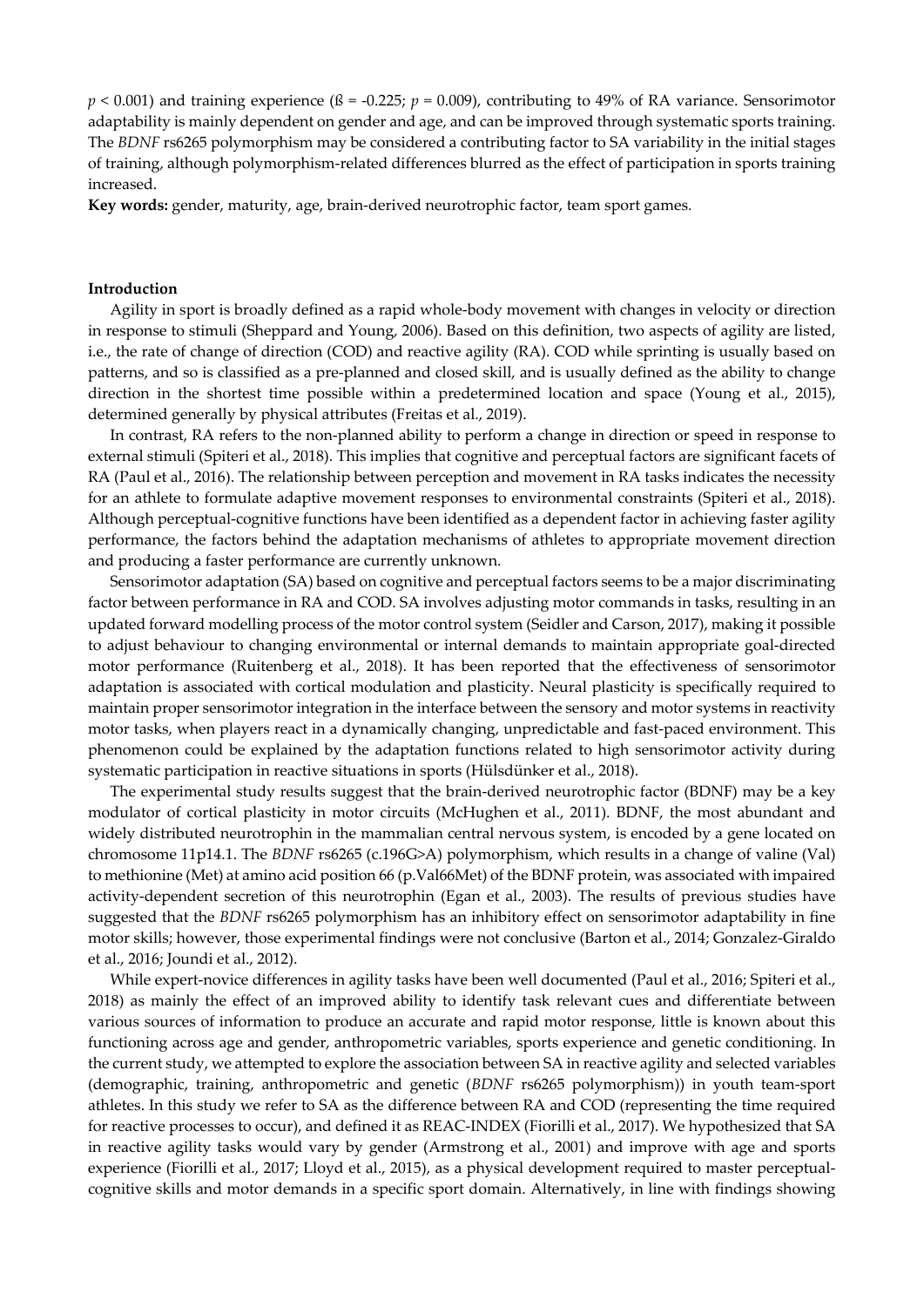an association of BDNF genetic variants with cortical plasticity in a sensorimotor task (Gonzalez-Giraldo et al., 2016; Joundi et al., 2012; Kleim et al., 2006; McHughen et al., 2011), we hypothesized that sensorimotor adaptation may also be associated with the *BDNF* 196 G/A polymorphism.

#### **Methods**

#### *Participants*

The study group consisted of 85 youth athletes (42 girls and 43 boys, aged 12.61 ± 0.98 years) systematically practising team sports, i.e., volleyball ( $n = 25$ ), soccer ( $n = 41$ ) and basketball ( $n = 19$ ). The mean sport experience was 3.35 ± 0.93 years. Based on an initial evaluation of SA, participants were divided into faster and slower agility groups. Participants up to the  $50<sup>th</sup>$  percentile (median time) were assigned to the faster group, and participants beyond the 50<sup>th</sup> percentile were assigned to the slower group. The study was approved by the Local Bioethics Committee in Szczecin (No. 03/KB/VII/2019) and conducted in accordance with the ethical principles for medical research involving human subjects by the World Medical Association, as outlined in the Declaration of Helsinki. All participants and their parents provided a written informed consent form prior to the study.

#### *Anthropometry*

Standing height and sitting height measurements were made with accuracy of 0.1 cm using an anthropometer (GPM Anthropological Instruments). Body mass was measured in kilograms using an electronic scale (Seca 769, Seca, Hamburg, Germany). These data were then incorporated into a regression equation to predict a maturity offset, comprising the length of time (in years) from peak height velocity (PHV) (Mirwald et al., 2002): boys' maturity offset = -9.236 + 0.0002708 x (leg length and sitting height interaction) +  $0.001663$  x (age and leg length interaction) +  $0.007216$  x (age and sitting height interaction) +  $0.02292$  x (weight by height ratio); girls' maturity offset = -9.276 + 0.0001882 x (leg length and sitting height interaction) + 0.0022 x (age and leg length interaction) + 0.005841 x (age and sitting height interaction) + 0.02658 x (age and weight interaction) + 0.07693 x (weight by height ratio).

#### *Agility and Sensorimotor Adaptability Assessment*

Before the start of agility testing, participants underwent a standardised 15 min warm-up procedure. A Fusion Smart Speed System (Fusion Sport, Coopers Plains, QLD, Australia) was used during the 'five-time shuttle run to gates' test for the determination of the change of direction speed and reactive agility. The system was comprised of electronic gates with a photocell with an infrared transmitter and a light reflector, a Smart Jump mat integrated with a photocell, an RFID reader for identification of the athletes' tag, and computer software. The testing apparatus measured the running time with accuracy of 0.001 s. Data from the tests were recorded on a PDA (HP iPAQ 112) with the participant's name. The 'five-time shuttle run to gates' test allowed measurement of the time of movement during repeated "stop'n'go" directional changes in response to a light signal. The Fusion Smart Speed System application was used for fixed (pre-planned) and random selections of the lamp signal at the gate, following the procedures proposed by Popowczak et al. (2016). All participants ran five times from the starting mat to the particular gates (lines placed between photocells with reflectors, 1 m long) and then to the next gate's mat. The mats at the starting and finishing lines had integral photocells. As soon as both of the participant's feet were in contact with the central part of the mat, the participant received a light signal indicating the next gate they should run to. In the rate-of-change-of-direction test (COD), athletes ran to the gates in a fixed sequence. The COD test was repeated twice with a 3-min rest interval in between and the best result was used for further analysis. In the reactive agility test, a run to randomly selected gates was recorded. The order was different for each run, and all athletes covered the same distance. The RA test was repeated twice with a 3-min rest interval in between, and the best result (total time) of the run was used for further analysis. For the SA evaluation, a REAC-INDEX was calculated (Fiorilli et al., 2017), representing the time difference between the result of the RA test and the COD test, according to the formula: REAC-INDEX [s] = RA [s] – COD [s]. Based on the individual REAC-INDEX, participants were divided into two groups of fast and slow reactions. To this end, a median REAC-INDEX was calculated. If a participant's specific REAC-INDEX was below or equal to the overall median, then that time was labelled in the dataset as fast, and if it was beyond the median time, then it was categorized as slow. *BDNF Genotyping*

#### Genomic DNA was extracted from buccal epithelial cells using a commercially available DNA isolation kit (QIAamp DNA Mini Kit; QIAGEN, Hilden, Germany) according to the manufacturer's protocol. All samples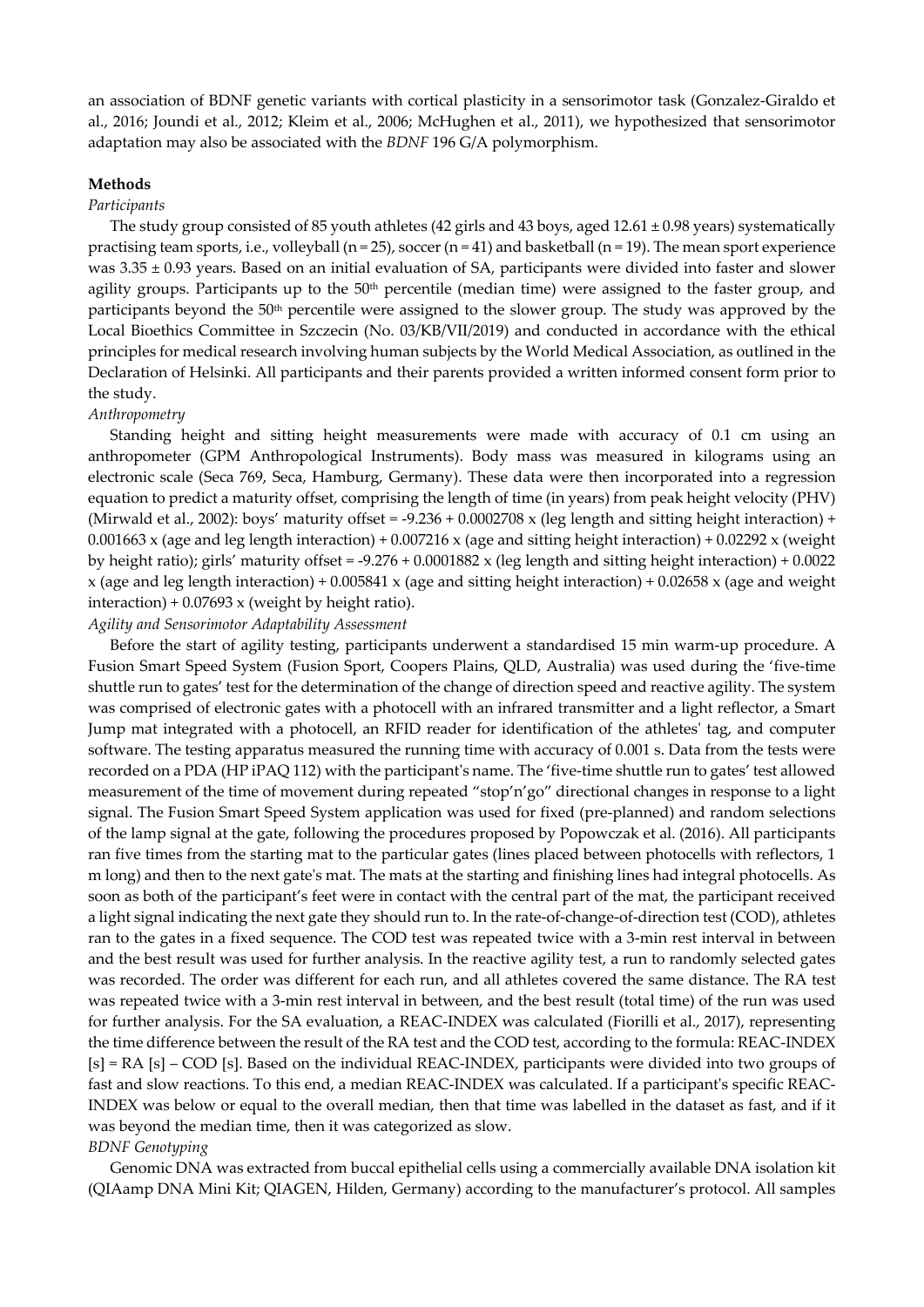were independently genotyped using a blind method, in duplicate, i.e., all samples were anonymously labelled by one person and then genotyped by a second person. The SNP was genotyped using an allelic discrimination assay on a CFX96 Touch Real-Time PCR Detection System (Bio-Rad, Germany) with TaqMan® probes. To discriminate BDNF rs6265 alleles, TaqMan® Pre-Designed SNP Genotyping Assays were used (Thermo Fisher Scientific Inc., USA). The assay ID of SNP was C\_11592758\_10, including primers and fluorescently labelled (FAM and VIC) MGB™ probes to detect alleles.

*Statistical Analysis*

The distribution of each quantitative variable was tested for skewness with the Shapiro-Wilk test. Quantitative data were presented as medians. The basic characteristics and agility performance of participants in regard to gender were compared using the Mann-Whitney test. Possible divergence of BDNF genotype frequencies from the Hardy-Weinberg equilibrium was assessed using a  $\chi^2$  test with 1 degree of freedom. Differences in the frequencies of genotypes and alleles between girls and boys were tested for statistical significance using a  $\chi^2$  test or a Fisher's exact test if necessary. A backward multiple linear regression analysis with an adjustment for gender was performed to identify the relationships between sensorimotor adaptability (dependent variable) and the remaining independent variables (continuous and categorical). Statistical significance was defined at the level of *p* < 0.05.

#### **Results**

Gender-specific analyses revealed that boys had lower morphological variables compared to girls, specifically in regard to body mass (*p* = 0.004), body height (*p* = 0.006) and BMI (*p* = 0.016) (Table 1). A significant difference in maturity offset between the groups was also found. On average, boys presented a negative offset, which means that they had not yet reached PHV, i.e., they were about 1.1 years prior to experiencing peak height velocity, whereas the group of girls presented a positive (0.8 < 1.5) offset, indicating that they were within their PHV period.

There were 65 GG *BDNF* homozygotes (76.5%), 17 GA heterozygotes (20.0%) and 3 AA homozygotes (3.5%) in the studied group. The frequency of the minor c.196A *BDNF* allele was 13.5%. The c.196G>A *BDNF* genotype distribution conformed to the expected Hardy-Weinberg equilibrium ( $p = 0.181$ ). In the female subgroup, there were 31 GG *BDNF* homozygotes (73.8%) and 11 GA heterozygotes (26.2%), with 13.1% frequency of the minor c.196A *BDNF* allele. In the male subgroup, there were 34 GG *BDNF* homozygotes (79.1%), 6 GA heterozygotes (13.9%) and 3 AA homozygotes (7.0%), with 13.9% frequency of the *BDNF* major G allele. No significant differences in the distribution of the rs6265 *BDNF* genotypes or alleles were found between both genders.

Compared to girls, boys obtained better results in all agility tests, i.e., in the rate-of-change-of-direction test (COD,  $p < 0.001$ ), and in the reactive agility test, as well as a shorter time for sensorimotor adaptation regarding the REAC-INDEX.

For the analysis of the contributing factors to sensorimotor adaptability in reactive agility performance in youth athletes, a multiple linear regression analysis for all participants was used. Next, based on the individual REAC-INDEX, results were analysed according to the group, faster or slower. To identify the contribution of independent variables in the sensorimotor adaptability, we created models for REAC-INDEX and RA (dependent variables).

A stepwise backward multiple regression analysis was used to eliminate independent variables from the initial models and obtain the best predictive models for REAC-INDEX, each contributing to 13% of the variance of REAC-INDEX for all youth athletes and 25% of the variance of REAC-INDEX for the slower group. REAC-INDEX score distribution for the faster group was bimodal in nature; therefore, in this case a regression model was not created. The best predictive models for RA contributed to 49% of the variance in RA for all the youth athletes, 54% of the variance in RA for the fast group and 45% of the variance in RA for the slow group (Table 2).

The standardized regression coefficient values (ß) for the independent variables in the best predictive models for REAC-INDEX are shown in Table 3. Maturity offset  $(\beta = -0.269; p = 0.012)$  and calendar age  $(\beta = -1.012)$  $0.411$ ;  $p < 0.000$ ) significantly contributed to the REAC-INDEX of each participant. Calendar age ( $\beta$  = -0.378; *p*  $= 0.009$ ) and c.196G *BDNF* genotype ( $\beta = -0.140$ ;  $p = 0.044$ ) had a significant influence on the REAC-INDEX of the slower group, which means that in this case, a shorter REAC-INDEX was achieved by older athletes and those with wild-type homozygotes (GG).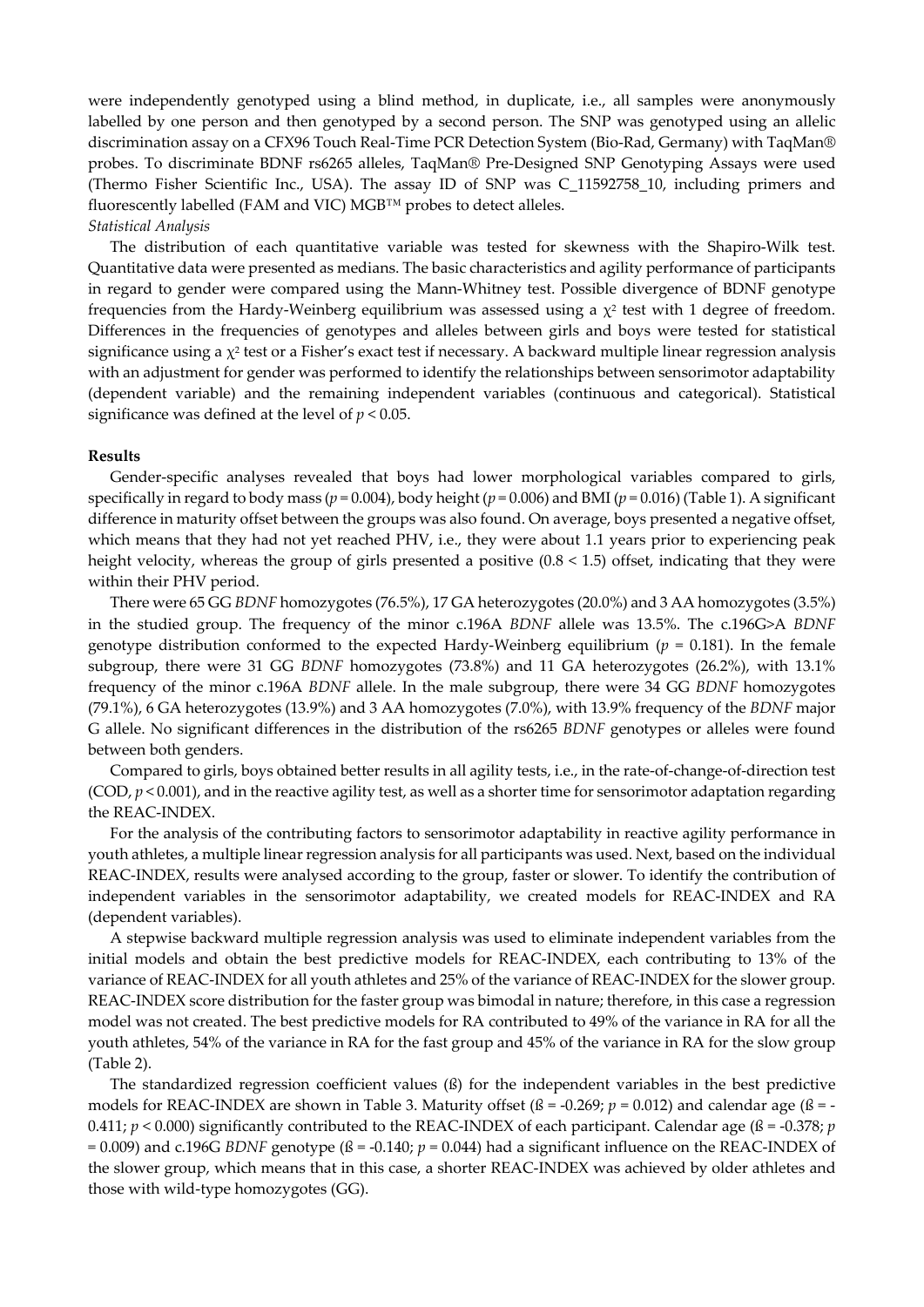The standardized regression coefficient values (ß) for the independent variables in the best predictive models for RA are shown in Table 4. Female gender (ß = 0.799; *p* < 0.000), a negative maturity offset in regard to the PHV period ( $\beta$  = -0.586;  $p < 0.000$ ), and shorter training experience ( $\beta$  = -0.225;  $p = 0.009$ ) negatively affected RA. The model for RA of the faster group, next to the variables of female gender ( $\beta$  = 0.844;  $p$  < 0.000), negative maturity offset ( $\beta$  = -0.598;  $p$  < 0.000) and shorter training experience ( $\beta$  = -0.275;  $p$  = 0.020), also included BMI ( $\beta$  = 0.265;  $p$  = 0.045). In turn, the model for RA of the slower group consisted of only two independent variables, i.e., female gender ( $\beta$  = 0.824;  $p$  < 0.000) and negative maturity offset ( $\beta$  = -0.806;  $p$  < 0.000).

#### **Discussion**

 In the present study, we analysed the effect of selected demographic, training, anthropometric and genetic (*BDNF* rs6265 polymorphism) variables on SA in a reactive agility (RA) test in youth team-sport athletes. Our hypothesis that SA in an agility task varied by gender and improved with athletes' age and sport experience, as a physical development required for mastering perceptual-cognitive skills and motor demands in the specific sport domain, was confirmed. Gender, maturity offset and training experience contributed to 49% of the variance in RA for the entire study, with the variance even higher in the faster group (54%).

It appears that gender difference, in terms of all aspects of agility performances, is manifested in individual child development, and is associated with different rates of biological maturation. A previous study showed no significant gender differences in the agility testing of 6 to 9 year-old children (Yanci et al., 2014). In contrast, in children aged 9 to 12 years, it has been observed that boys outperformed girls in several physical fitness tests, including the agility star run test (moderate effect size,  $d = 0.48$ ) (Golle et al., 2015). Moreover, significantly better agility of boys was confirmed in a 4 x 5 m shuttle run test in Polish children aged 4–7 years (Przednowek et al., 2021). The better agility performance of boys can be explained by their higher absolute and relative anaerobic power. Peak power and mean power in the Wingate anaerobic test for boys were higher than for the girls, and this gender difference increased with age, i.e., peak anaerobic power of boys increased by 121% and mean power by 113% from age 12 to 17 years, while those of girls increased by 66% and 60%, respectively (Armstrong et al., 2001). The study also showed curvilinear improvements in agility with age, namely accelerated improvements in agility for boys aged 9–10 years and for girls aged 9–11 years (Golle et al., 2015). Furthermore, in our study, boys were on average 1.1 years prior to experiencing peak height velocity (PHV), while girls presented a positive (0.8) offset, indicating that they were within the PHV period. The effects of PHV consist of anatomical and functional changes as well as changes of proportions in tissue composition of the body. In consequence, a different growth rate should affect gender differentiation in somatic features, the somatotype and motor abilities.

The present study showed that maturity offset and calendar age were also the most significant factors contributing to SA of all participants. Sensorimotor adaptation involves visuospatial cognitive processes, specifically for the processing of speed and response inhibition, that reach maturity by 14–15 years of age (Luna et al., 2004), simultaneously to the development of agility (Lloyd et al., 2015). It seems that sensorimotor adaptability in reactive tasks can be improved by participation in fast-paced sports. Moreover, experimental studies show that perceptual-cognitive processes associated with agility performance are indeed trainable (Hülsdünker et al., 2018; Spiteri et al., 2018).

An analysis of the predictive model of the REAC-INDEX in the slower agility group revealed that a 25% decrease in the REAC-INDEX (higher values suggest slower processing speed) was associated with a higher age and the c.196G *BDNF* polymorphism (wild-type homozygotes). In light of the above, our second hypothesis that sensorimotor adaptation may be also associated with the c.196G>A *BDNF* polymorphism was partly confirmed.

Physical exercise has been shown to enhance brain functioning in children, in turn leading to better neurocognitive processing (Ludyga et al., 2018). Furthermore, there is some evidence that training may overcome effects that the *BDNF* rs6265 polymorphism has on short-term cortical modulation. McHughen et al. (2011) used a marble navigation task to measure skilled motor learning and transcranial magnetic stimulation mapping to assess short-term cortical motor map plasticity, with participants guiding a marble through a sequence of 9 wells (identified on a computer screen) using the right index finger. This required extensive use of the first dorsal interosseous muscle (the same muscle for which the representation was mapped during transcranial magnetic stimulation sessions). Baseline results indicated the presence of *BDNF*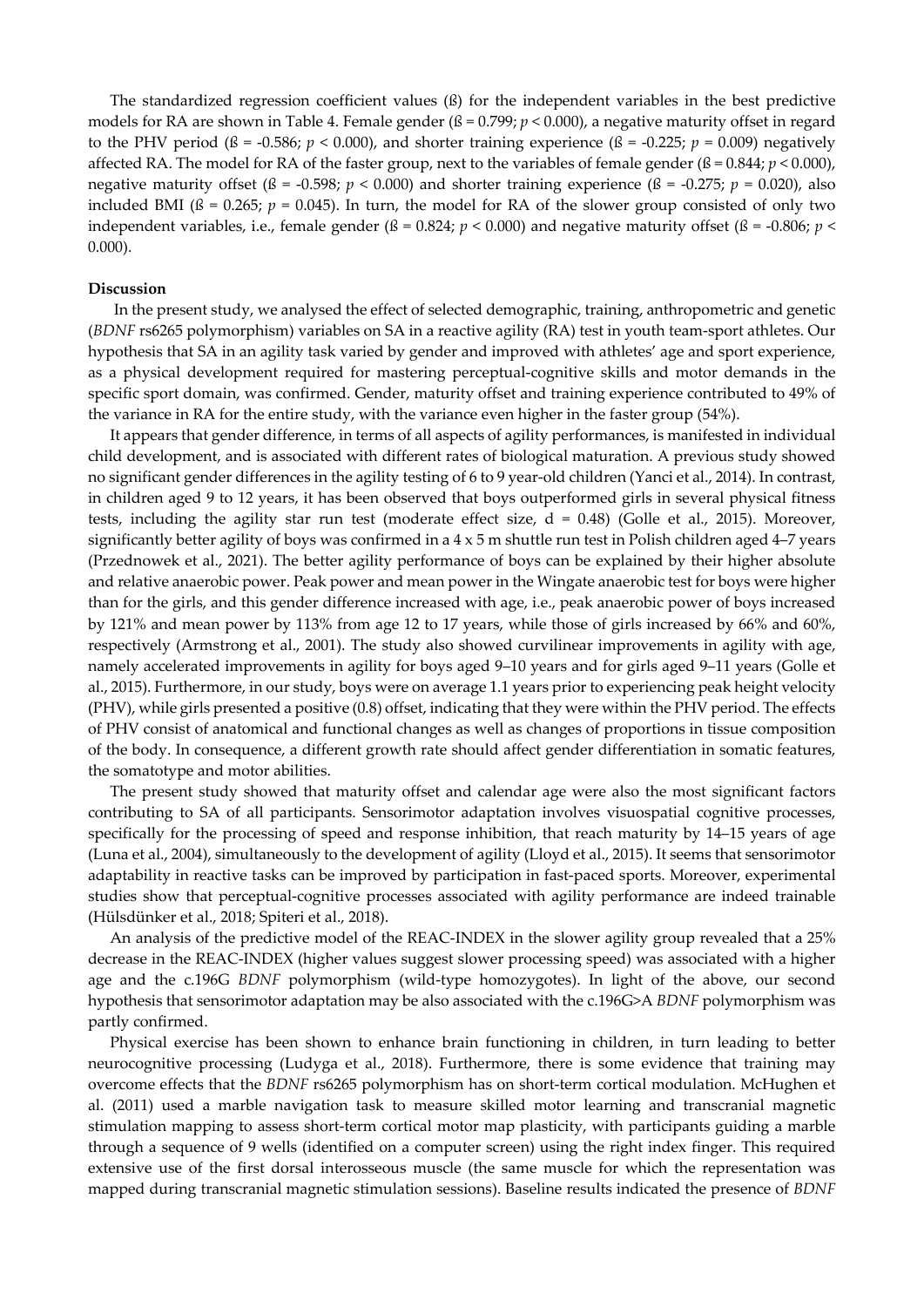polymorphism-related differences in short-term cortical motor map plasticity, where 30 min of motor activity produced a significant increase in the map area for GG homozygotes (Val/Val subjects), but not for carriers with at least one A allele (AG heterozygotes or AA homozygotes). Later, after 12 days of intensive practice, it was observed that the cortical motor map area did not vary in relation to the genotype. In this case, polymorphism effects occurring with short-term cortical plasticity were not found with regard to the longterm cortical plasticity. Moreover, Kleim et al. (2006) showed that corticospinal output of the BDNF in AA homozygotes increased after fine motor training, while subjects with AG or GG genotypes showed opposite effects. This evidence strongly suggests that the effect of the polymorphism occurs as a response of motor training practice. In relation to our findings, this suggests that the practice of sport specific movements may overcome polymorphism-related differences which occurred in the slower, relatively less-trained group of children.

Notably, there are some lines of evidence indicating that the *BDNF* rs6265 polymorphism influences anthropometry and physiological pathways that may be associated with agility performance. In our study, the analysis of RA in the faster group showed that BMI was a significant predictor of RA (Table 4). The relationship between the c.196G>A (p.Val66Met) *BDNF* polymorphism and BMI was confirmed in relation to the population studied. For example, the AA genotype was linked with a higher risk of being overweight in children and adolescents (Martínez-Ezquerro et al., 2018) and a higher risk of anorexia and bulimia nervosa than the c.196G *BDNF* allele carriers in five European populations from France, Germany, Italy, Spain and the UK (Ribases et al., 2004). Moreover, the c.196G>A *BDNF* polymorphism may also influence vascular reactivity and autonomic nervous system functions associated with blood pressure and heart rate regulation, e.g., subjects with the c.196A *BDNF* allele show impaired peripheral vascular reactivity after exercise stimulation (Lemos et al., 2016). It seems that the *BDNF* rs6265 polymorphism may play a mediating role in the relationship between anthropometry, physiological pathways and RA performance. To explain this issue further, further study using mediation methodology is warranted.

To the best of our knowledge, this is the first study analysing the association between a specific genetic variant (*BDNF* rs6265) and sensorimotor adaptation that is based on perceptual and cognitive factors in gross motor skills. In previous studies, sensorimotor adaptability referred mainly to visuomotor tasks, and fine rather than gross motor skills, such as tracking moving objects (Gonzalez-Giraldo et al., 2016; Joundi et al., 2012), finger tapping and pegboard scores (Kleim et al., 2006), or using goggles that left-right mirror-reversed the subject's field of view (Barton et al., 2014). Several studies have shown an association between the c.196G>A (p.Val66Met) *BDNF* polymorphism and impaired perceptual and cognitive function, such as the working memory network, spatial localization, attention and perceptual speed, where the Met allele (A allele) carriers presented higher deficits and reduced hippocampal activity (Schofield et al., 2009). It has been observed that subjects with at least one A allele (subjects with AA or AG genotype) had lower hippocampal volumes than wild-type homozygotes (GG homozygotes). In children, neuro-anatomical differences in the prefrontal cortex, parietal lobes, lateral occipital area and the hippocampus, associated with the *BDNF* polymorphism (homozygous GG carriers vs. AA and AG carriers), were also revealed (Jasińska et al., 2017).

It is important to note certain aspects that may limit interpretation of the present findings. First, we used a single task for the analysis of sensorimotor adaptation, and a cross-sectional design for the study, thus establishment of a clear causal relationship between the long-term effects of team sports training and sensorimotor adaptation is precluded. Second, because of the relatively low number of participants, the influence of the c.196G>A *BDNF* polymorphism on SA should be treated with caution. However, the frequency of the minor c.196A *BDNF* allele (13.5%) in our group of 85 young Polish people of European descent was close to values reported previously in Poles (17.0%) (Wiłkość et al., 2016). Additionally, analysis of genetic and epigenetic variants in other candidate molecules involved in synaptic plasticity, other than the c.196G>A *BDNF* polymorphism mechanism, will be fundamental for a better understanding of SA in reactive environmental tasks in youth athletes.

In conclusion, our findings show that sensorimotor adaptability in reactive agility tasks is mainly dependent on gender and maturity, and can be improved through systematic training. The *BDNF* rs6265 polymorphism may be considered a contributing factor for SA variability in the initial stages of training. The polymorphism-related differences blur following ongoing participation in sports training. From a practical perspective, this type of research can be used to determine if a particular genotype can contribute to an athlete's faster processing speed and better reactive agility training adaptation. This creates the possibility of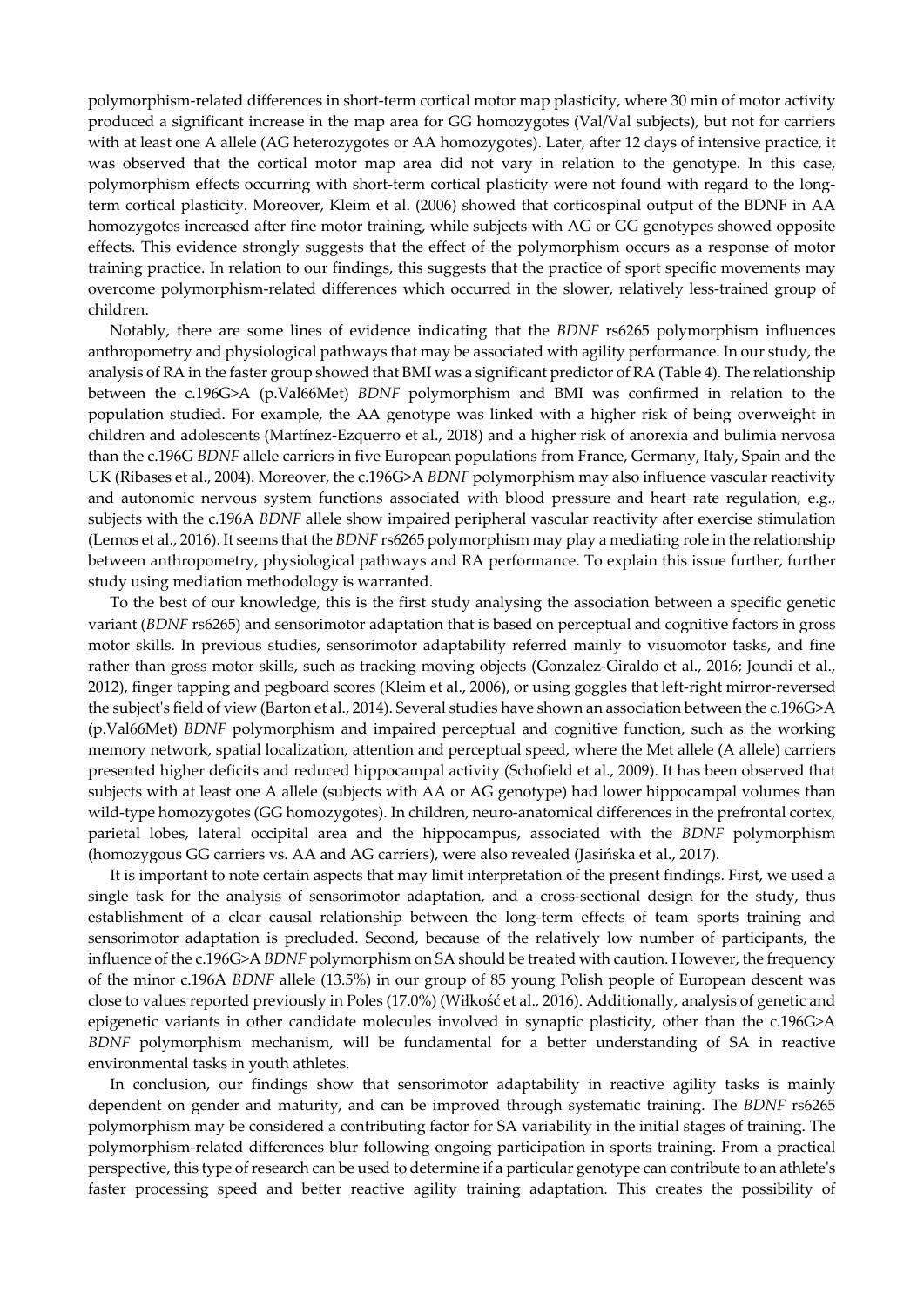developing training programs tailored to the individual needs of youth athletes. This study also warrants further investigation using a larger sample size, genotyping of variants other than the *BDNF,* and functional polymorphisms of genes encoding BDNF receptors.

#### **References**

- Armstrong, N., Welsman, J., & Chia, M. (2001). Short term power output in relation to growth and maturation. *British Journal of Sports Medicine*, *35*(2), 118–124. https://doi.org/10.1136/bjsm.35.2.118
- Barton, B., Treister, A., Humphrey, M., Abedi, G., Cramer, S. C., & Brewer, A. A. (2014). Paradoxical visuomotor adaptation to reversed visual input is predicted by BDNF Val66Met polymorphism. *Journal of Vision*, *14*(9), 4–4. https://doi.org/10.1167/14.9.4
- Egan, M. F., Kojima, M., Callicott, J. H., Goldberg, T. E., Kolachana, B. S., Bertolino, A., Zaitsev, E., Gold, B., Goldman, D., Dean, M., Lu, B., & Weinberger, D. R. (2003). The BDNF val66met Polymorphism Affects Activity-Dependent Secretion of BDNF and Human Memory and Hippocampal Function. *Cell*, *112*(2), 257–269. https://doi.org/10.1016/s0092-8674(03)00035-7
- Fiorilli, G., Mitrotasios, M., Iuliano, E., Pistone, E. M., Aquino, G., Calcagno, G., & DI Cagno, A. (2017). Agility and change of direction in soccer: differences according to the player ages. *The Journal of Sports Medicine and Physical Fitness*, *57*(12), 1597–1604. https://doi.org/10.23736/S0022-4707.16.06562-2
- Freitas, T. T., Pereira, L. A., Alcaraz, P. E., Arruda, A. F. S., Guerriero, A., Azevedo, P. H. S. M., & Loturco, I. (2019). Influence of Strength and Power Capacity on Change of Direction Speed and Deficit in Elite Team-Sport Athletes. *Journal of Human Kinetics*, *68*(1), 167–176. https://doi.org/10.2478/hukin-2019-0069
- Golle, K., Muehlbauer, T., Wick, D., & Granacher, U. (2015). Physical Fitness Percentiles of German Children Aged 9–12 Years: Findings from a Longitudinal Study. *PLOS ONE*, *10*(11), e0142393. https://doi.org/10.1371/journal.pone.0142393
- González-Giraldo, Y., Mueller, S. T., Adan, A., Rojas, J., Piper, B. J., & Forero, D. A. (2016). BDNF Val66Met Is Associated With Performance in a Computerized Visual-Motor Tracking Test in Healthy Adults. *Motor Control*, *20*(1), 122–134. https://doi.org/10.1123/mc.2014-0075
- Hülsdünker, T., Strüder, H. K., & Mierau, A. (2018). The athletes' visuomotor system Cortical processes contributing to faster visuomotor reactions. *European Journal of Sport Science*, *18*(7), 955–964. https://doi.org/10.1080/17461391.2018.1468484
- Jasińska, K. K., Molfese, P. J., Kornilov, S. A., Mencl, W. E., Frost, S. J., Lee, M., Pugh, K. R., Grigorenko, E. L., & Landi, N. (2017). The BDNF Val 66 Met polymorphism is associated with structural neuroanatomical differences in young children. *Behavioural Brain Research*, *328*(328), 48–56. https://doi.org/10.1016/j.bbr.2017.03.014
- Joundi, R. A., Lopez-Alonso, V., Lago, A., Brittain, J.-S., Fernandez-del-Olmo, M., Gomez-Garre, P., Mir, P., Jenkinson, N., Cheeran, B., & Brown, P. (2012). The effect of BDNF val66met polymorphism on visuomotor adaptation. *Experimental Brain Research*, *223*(1), 43–50. https://doi.org/10.1007/s00221-012-3239-9
- Kleim, J. A., Chan, S., Pringle, E., Schallert, K., Procaccio, V., Jimenez, R., & Cramer, S. C. (2006). BDNF val66met polymorphism is associated with modified experience-dependent plasticity in human motor cortex. *Nature Neuroscience*, *9*(6), 735–737. https://doi.org/10.1038/nn1699
- Lemos, J. R., Alves, C. R., de Souza, S. B. C., Marsiglia, J. D. C., Silva, M. S. M., Pereira, A. C., Teixeira, A. L., Vieira, E. L. M., Krieger, J. E., Negrão, C. E., Alves, G. B., de Oliveira, E. M., Bolani, W., Dias, R. G., & Trombetta, I. C. (2016). Peripheral vascular reactivity and serum BDNF responses to aerobic training are impaired by the BDNF Val66Met polymorphism. *Physiological Genomics*, *48*(2), 116–123. https://doi.org/10.1152/physiolgenomics.00086.2015
- Lloyd, R. S., Oliver, J. L., Radnor, J. M., Rhodes, B. C., Faigenbaum, A. D., & Myer, G. D. (2014). Relationships between functional movement screen scores, maturation and physical performance in young soccer players. *Journal of Sports Sciences*, *33*(1), 11–19. https://doi.org/10.1080/02640414.2014.918642
- Ludyga, S., Gerber, M., Kamijo, K., Brand, S., & Pühse, U. (2018). The effects of a school-based exercise program on neurophysiological indices of working memory operations in adolescents. *Journal of Science and Medicine in Sport*, *21*(8), 833–838. https://doi.org/10.1016/j.jsams.2018.01.001
- Luna, B., Garver, K. E., Urban, T. A., Lazar, N. A., & Sweeney, J. A. (2004). Maturation of Cognitive Processes From Late Childhood to Adulthood. *Child Development*, *75*(5), 1357–1372. https://doi.org/10.1111/j.1467-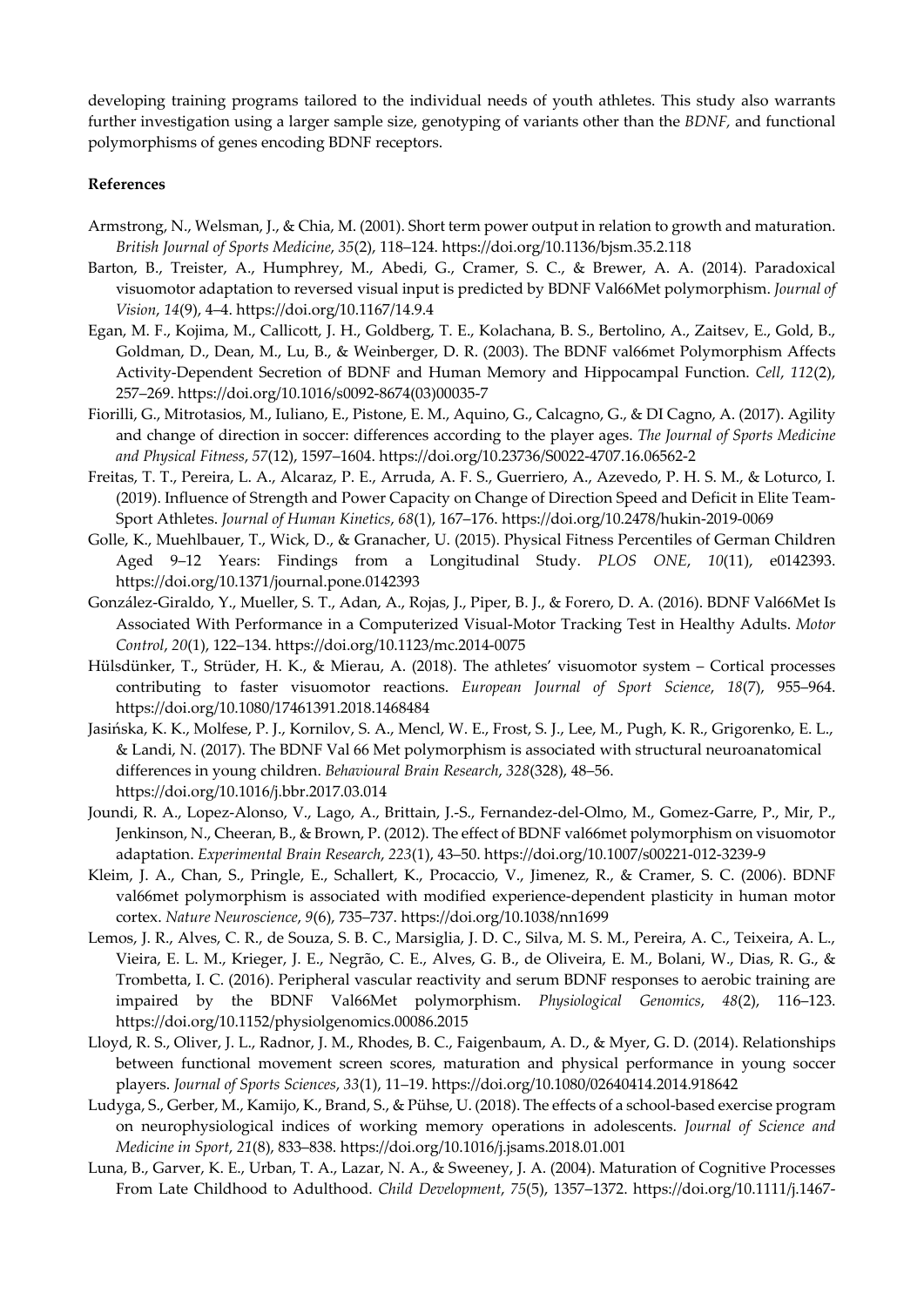8624.2004.00745.x

- Martínez-Ezquerro, J. D., Rendón-Macías, M. E., Zamora-Mendoza, G., Serrano-Meneses, J., Rosales-Rodríguez, B., Escalante-Bautista, D., Rodríguez-Cruz, M., Sánchez-González, R., Arellano-Pineda, Y., López-Alarcón, M., Zampedri, M. C., & Rosas-Vargas, H. (2017). Association Between the Brain-derived Neurotrophic Factor Val66Met Polymorphism and Overweight/Obesity in Pediatric Population. *Archives of Medical Research*, *48*(7), 599–608. https://doi.org/10.1016/j.arcmed.2018.02.005
- McHughen, S. A., Pearson-Fuhrhop, K., Ngo, V. K., & Cramer, S. C. (2011). Intense training overcomes effects of the val66met BDNF polymorphism on short-term plasticity. E*xperimental Brain Research*, *213*(4), 415– 422. https://doi.org/10.1007/s00221-011-2791-z
- Mirwald, R. L., Baxter-Jones, A. D., Bailey, D. A., & Beunen, G. P. (2002). An assessment of maturity from anthropometric measurements. *Medicine & Science in Sports & Exercise*, *34*(4), 689–694. https://doi.org/10.1097/00005768-200204000-00020
- Paul, D. J., Gabbett, T. J., & Nassis, G. P. (2015). Agility in Team Sports: Testing, Training and Factors Affecting Performance. *Sports Medicine*, *46*(3), 421–442. https://doi.org/10.1007/s40279-015-0428-2
- Popowczak, M., Rokita, A., Struzik, A., Cichy, I., Dudkowski, A., & Chmura, P. (2016). Multi-Directional Sprinting and Acceleration Phase in Basketball and Handball Players Aged 14 and 15 Years. *Perceptual and Motor Skills*, *123*(2), 543–563. https://doi.org/10.1177/0031512516664744
- Przednowek, K. H., Niewczas, M., Wójcik, Ł., Paśko, W., Iskra, J., & Przednowek, K. (2021). Physical fitness percentiles of Polish children aged 4–7 years. *Scientific Reports*, *11*(1), 7367. https://doi.org/10.1038/s41598- 021-86903-x
- Ribases, M., Gratacos, M., Fernandez-Aranda, F., Bellodi, L., Boni, C., Anderluh, M., Cavallini, M.C., Cellini, E., Di Bella, D., Erzegovesi, S. , Foulon, C., Gabrovsek, M., Gorwood, P., Hebebrand, J., Hinney, A., Holliday, J., Hu, X., Karwautz, A., Kipman, A., … Estivill, X. (2004). Association of BDNF with anorexia, bulimia and age of onset of weight loss in six European populations. *Human Molecular Genetics*, *13*(12), 1205–1212. https://doi.org/10.1093/hmg/ddh137
- Ruitenberg, M. F. L., Koppelmans, V., De Dios, Y. E., Gadd, N. E., Wood, S. J., Reuter-Lorenz, P. A., Kofman, I., Bloomberg, J. J., Mulavara, A. P., & Seidler, R. D. (2018). Neural correlates of multi-day learning and savings in sensorimotor adaptation. *Scientific Reports*, *8*(1). https://doi.org/10.1038/s41598-018-32689-4
- Schofield, P. R., Williams, L. M., Paul, R. H., Gatt, J. M., Brown, K., Luty, A., Cooper, N., Grieve, S., Dobson-Stone, C., Morris, C., Kuan, S. A., & Gordon, E. (2009). Disturbances in selective information processing associated with the BDNF Val66Met polymorphism: Evidence from cognition, the P300 and frontohippocampal systems. *Biological Psychology*, *80*(2), 176–188. https://doi.org/10.1016/j.biopsycho.2008.09.001
- Seidler, R. D., & Carson, R. G. (2017). Sensorimotor Learning: Neurocognitive Mechanisms and Individual Differences. *Journal of NeuroEngineering and Rehabilitation*, *14*(1). https://doi.org/10.1186/s12984-017-0279-1
- Sheppard, J. M., & Young, W. B. (2006). Agility literature review: classifications, training and testing. *Journal of Sports Sciences*, *24*(9), 919–932. https://doi.org/10.1080/02640410500457109
- Spiteri, T., McIntyre, F., Specos, C., & Myszka, S. (2018). Cognitive Training for Agility. *Strength and Conditioning Journal*, *40*(1), 39–46. https://doi.org/10.1519/ssc.0000000000000310
- Wiłkość, M., Szałkowska, A., Skibińska, M., Zając-Lamparska, L., Maciukiewicz, M., & Araszkiewicz, A. (2016). BDNF gene polymorphisms and haplotypes in relation to cognitive performance in Polish healthy subjects. *Acta Neurobiologiae Experimentalis*, *76*(1), 43–52. https://doi.org/10.21307/ane-2017-004
- Yanci, J., Los Arcos, A., Grande, I., Gil, E., & Camara, J. (2014). Correlation between agility and sprinting according to student age. *Collegium Antropologicum, 38*(2), 533-538
- Young, W. B., Dawson, B., & Henry, G. J. (2015). Agility and Change-of-Direction Speed are Independent Skills: Implications for Training for Agility in Invasion Sports. *International Journal of Sports Science & Coaching*, *10*(1), 159–169. https://doi.org/10.1260/1747-9541.10.1.159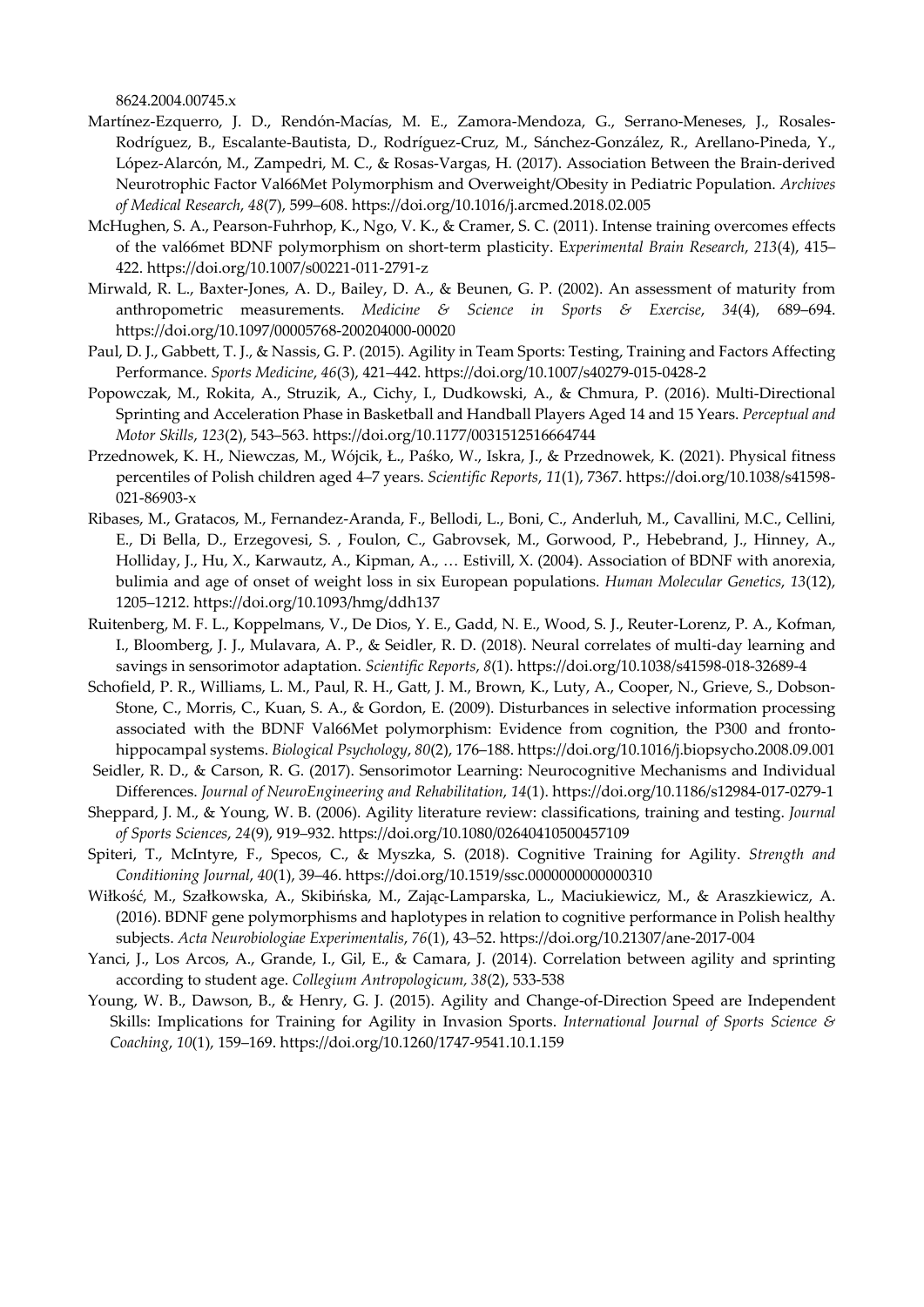| Table 1 |                                                                      |
|---------|----------------------------------------------------------------------|
|         | Basic characteristics and quantitative measures of agility by gender |

| Variable                    | Females $(n = 42)$     | Males $(n = 43)$     | p        |
|-----------------------------|------------------------|----------------------|----------|
| Calendar age [years]        | 12.4(11.2 13.6)        | 12.5(11.5 13.4)      | 0.258    |
| Body mass [kg]              | 52.9 (37.7 72.6)       | 45.4 (31.5 69.0)     | 0.004    |
| Body height [cm]            | 165.05 (145.55 183.65) | 157.2 (142.3 180.5)  | 0.006    |
| BMI                         | 20.14 (15.45 25.47)    | 17.97 (15.05 23.72)  | 0.016    |
| Maturity Offset [+/-]       | $0.8(-1.9 4.5)$        | $-1.1$ ( $-2.5$ 0.8) | < 0.000  |
| GG BDNF [%]                 | 73.8                   | 79.1                 |          |
| $GA+AA$ $BDNF$ $[\%]$       | 26.2                   | 20.9                 | $0.404*$ |
| Training experience [years] | $3.0(2.0-4.0)$         | $4.0(2.0-5.0)$       | 0.007    |
| CODs[s]                     | 17.25 (14.88 21.66)    | 16.24 (14.63 21.48)  | < 0.000  |
| RA[s]                       | 20.05 (17.69 24.11)    | 18.51 (16.96 24.67)  | < 0.000  |
| REAC-INDEX [s]              | 2.70 (1.34 4.34)       | $2.29(-2.75 4.40)$   | 0.002    |

*Note. Data are presented as medians (minimum-maximum), # p for χ2 test, CODs - change-of-direction speed test, RA reactive agility test, REAC-INDEX - difference between the RA and CODs tests*

#### **Table 2**

Adjusted coefficients of determination in the best predictive models for REAC-INDEX and RA

| Model                   | $\bf R$ | $\mathbb{R}^2$ | Adjusted $\mathbb{R}^2$ | <b>Residual statistics</b> |         |
|-------------------------|---------|----------------|-------------------------|----------------------------|---------|
|                         |         |                |                         | F                          | n       |
| All participants        |         |                |                         |                            |         |
| REAC-INDEX <sup>a</sup> | 0.386   | 0.149          | 0.128                   | 7.185                      | 0.001   |
| RA aa                   | 0.714   | 0.509          | 0.491                   | 28.021                     | < 0.000 |
| Faster group            |         |                |                         |                            |         |
| REAC-INDEX <sup>b</sup> |         | unavailable    |                         |                            |         |
| RA <sub>bb</sub>        | 0.768   | 0.590          | 0.546                   | 13.652                     | < 0.000 |
| Slower group            |         |                |                         |                            |         |
| REAC-INDEX <sup>c</sup> | 0.537   | 0.288          | 0.251                   | 7.906                      | 0.001   |
| RA <sup>cc</sup>        | 0.693   | 0.480          | 0.454                   | 18.017                     | < 0.000 |

*Note. Dependent variables: REAC-INDEX, RA*

*a Predictors for REAC-INDEX of all participants: calendar age, maturity offset; aa predictors for RA of all participants: gender, maturity offset, training experience*

*b Predictors for REAC-INDEX of the fast group: unavailable; bb predictors for RA of the fast group: maturity offset, training experience, BMI, gender*

*c Predictors for REAC-INDEX of the slow group: calendar age, c.196G BDNF polymorphism; cc Predictors for RA of the slow group: maturity offset, gender*